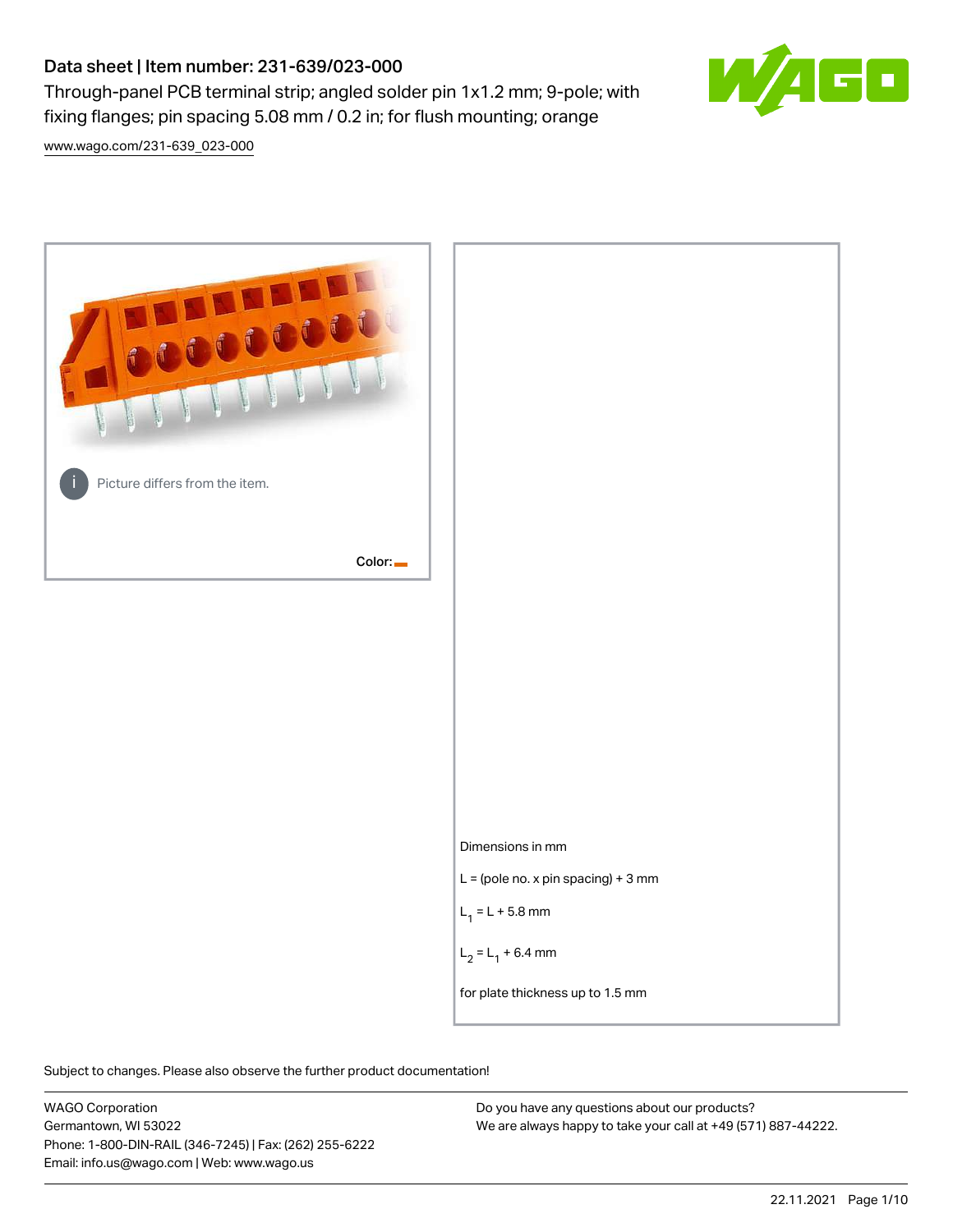

#### Item description

- $\blacksquare$  Feedthrough PCB terminal strips with screwdriver-actuated CAGE CLAMP<sup>®</sup>
- With flanges for PCB or front-panel mounting either flush with enclosure or protruding

# Data

## Notes

| Variants: | Other pole numbers                                               |
|-----------|------------------------------------------------------------------|
|           | Other colors                                                     |
|           | Direct marking                                                   |
|           | Versions without mounting flanges                                |
|           | Other versions (or variants) can be requested from WAGO Sales or |
|           | configured at https://configurator.wago.com/                     |
|           |                                                                  |

#### Electrical data

#### IEC Approvals

| Ratings per                 | IEC/EN 60664-1                                                       |
|-----------------------------|----------------------------------------------------------------------|
| Rated voltage (III / 3)     | 320 V                                                                |
| Rated surge voltage (III/3) | 4 <sub>k</sub> V                                                     |
| Rated voltage (III/2)       | 320 V                                                                |
| Rated surge voltage (III/2) | 4 <sub>k</sub> V                                                     |
| Nominal voltage (II/2)      | 630 V                                                                |
| Rated surge voltage (II/2)  | 4 <sub>k</sub> V                                                     |
| Rated current               | 16 A                                                                 |
| Legend (ratings)            | (III / 2) $\triangleq$ Overvoltage category III / Pollution degree 2 |

#### UL Approvals

| Approvals per                  | UL 1059 |
|--------------------------------|---------|
| Rated voltage UL (Use Group B) | 300 V   |
| Rated current UL (Use Group B) | 15A     |
| Rated voltage UL (Use Group C) | 150 V   |
| Rated current UL (Use Group C) | 15A     |
| Rated voltage UL (Use Group D) | 300 V   |
| Rated current UL (Use Group D) | 10 A    |

Subject to changes. Please also observe the further product documentation!

| <b>WAGO Corporation</b>                                | Do you have any questions about our products?                 |
|--------------------------------------------------------|---------------------------------------------------------------|
| Germantown, WI 53022                                   | We are always happy to take your call at +49 (571) 887-44222. |
| Phone: 1-800-DIN-RAIL (346-7245)   Fax: (262) 255-6222 |                                                               |
| Email: info.us@wago.com   Web: www.wago.us             |                                                               |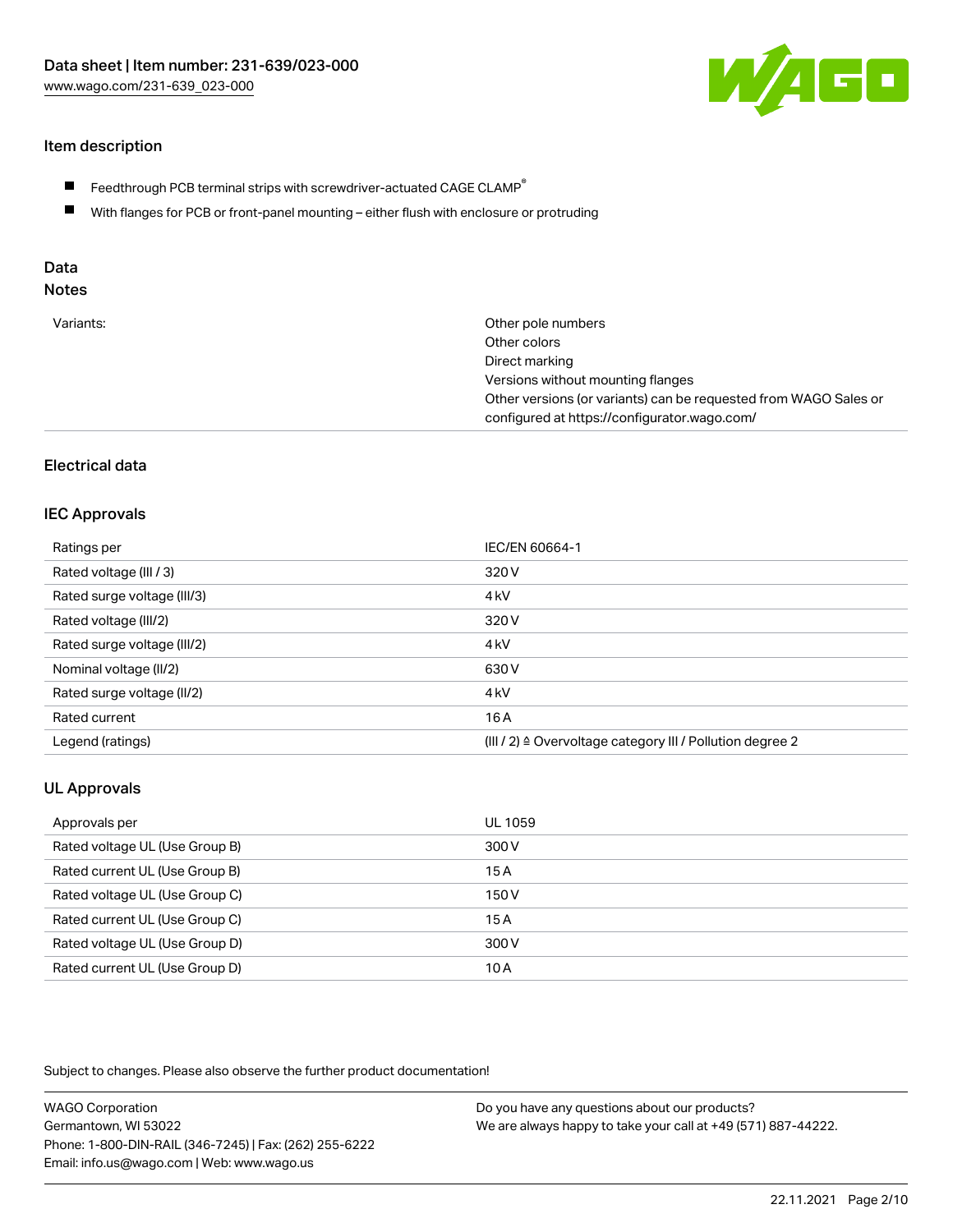

#### CSA Approvals

| Approvals per                   | CSA   |
|---------------------------------|-------|
| Rated voltage CSA (Use Group B) | 300 V |
| Rated current CSA (Use Group B) | 15 A  |
| Rated voltage CSA (Use Group C) | 150 V |
| Rated current CSA (Use Group C) | 15A   |
| Rated voltage CSA (Use Group D) | 300 V |
| Rated current CSA (Use Group D) | 10 A  |

#### Connection data

| Total number of connection points |  |
|-----------------------------------|--|
| Total number of potentials        |  |
| Number of connection types        |  |
| Number of levels                  |  |

#### Connection 1

| Connection technology                             | CAGE CLAMP®                             |
|---------------------------------------------------|-----------------------------------------|
| Actuation type                                    | Operating tool                          |
| Solid conductor                                   | $0.082.5$ mm <sup>2</sup> / 28  14 AWG  |
| Fine-stranded conductor                           | $0.08$ 2.5 mm <sup>2</sup> / 28  14 AWG |
| Fine-stranded conductor; with insulated ferrule   | $0.251.5$ mm <sup>2</sup>               |
| Fine-stranded conductor; with uninsulated ferrule | $0.252.5$ mm <sup>2</sup>               |
| Strip length                                      | 89 mm / 0.31  0.35 inch                 |
| Conductor connection direction to PCB             | 0°                                      |
| Number of poles                                   | 9                                       |

## Physical data

| Pin spacing                          | 5.08 mm / 0.2 inch    |
|--------------------------------------|-----------------------|
| Width                                | 60.92 mm / 2.398 inch |
| Height                               | 19 mm / 0.748 inch    |
| Height from the surface              | 14.3 mm / 0.563 inch  |
| Depth                                | 19.1 mm / 0.752 inch  |
| Solder pin length                    | $4.7 \,\mathrm{mm}$   |
| Solder pin dimensions                | $0.8 \times 1.3$ mm   |
| Drilled hole diameter with tolerance | $1.8$ $(+0.1)$ mm     |

Subject to changes. Please also observe the further product documentation!

| <b>WAGO Corporation</b>                                |  |
|--------------------------------------------------------|--|
| Germantown, WI 53022                                   |  |
| Phone: 1-800-DIN-RAIL (346-7245)   Fax: (262) 255-6222 |  |
| Email: info.us@wago.com   Web: www.wago.us             |  |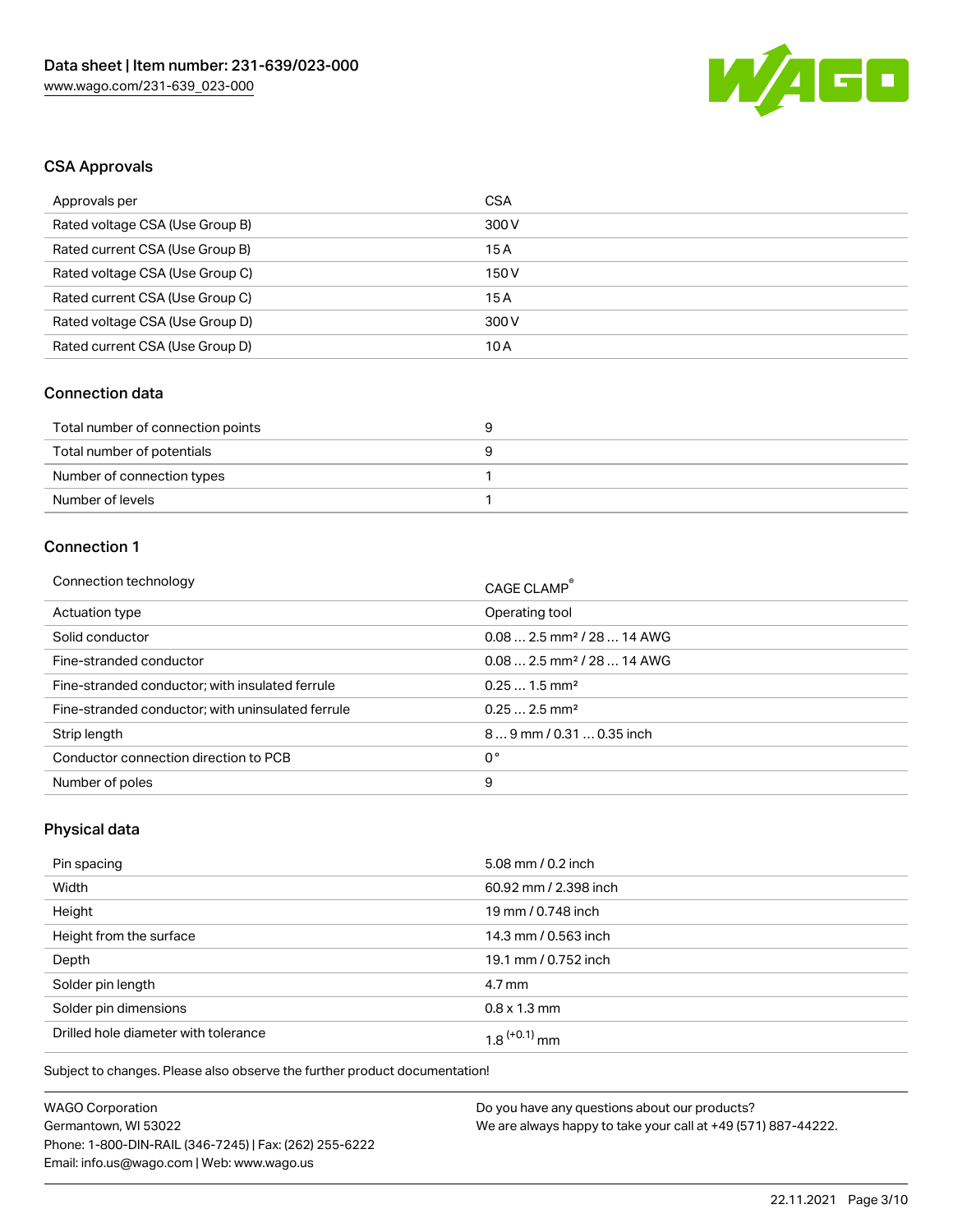

#### Mechanical data

| Housing sheet thickness | 1.5  1.5 mm / 0.059  0.059 inch |
|-------------------------|---------------------------------|
| Mounting type           | Mounting flange                 |
| Mounting type           | Feed-through mounting           |
|                         | Panel mounting                  |

#### PCB contact

| PCB Contact                         | тнт                                      |
|-------------------------------------|------------------------------------------|
| Solder pin arrangement              | over the entire terminal strip (in-line) |
| Number of solder pins per potential |                                          |

#### Material data

| Color                       | orange                                |
|-----------------------------|---------------------------------------|
| Material group              |                                       |
| Insulation material         | Polyamide (PA66)                      |
| Flammability class per UL94 | V <sub>0</sub>                        |
| Clamping spring material    | Chrome nickel spring steel (CrNi)     |
| Contact material            | Electrolytic copper $(E_{\text{Cu}})$ |
| Contact plating             | tin-plated                            |
| Fire load                   | $0.205$ MJ                            |
| Weight                      | 13g                                   |
|                             |                                       |

#### Environmental requirements

| Limit temperature range | -60  +105 °C |
|-------------------------|--------------|
|-------------------------|--------------|

#### Commercial data

| Product Group         | 3 (Multi Conn. System) |
|-----------------------|------------------------|
| PU (SPU)              | 25 Stück               |
| Packaging type        | box                    |
| Country of origin     | DE                     |
| <b>GTIN</b>           | 4044918283229          |
| Customs tariff number | 8536904000             |

#### Approvals / Certificates

#### Country specific Approvals

Subject to changes. Please also observe the further product documentation!

| Do you have any questions about our products?                 |
|---------------------------------------------------------------|
| We are always happy to take your call at +49 (571) 887-44222. |
|                                                               |
|                                                               |
|                                                               |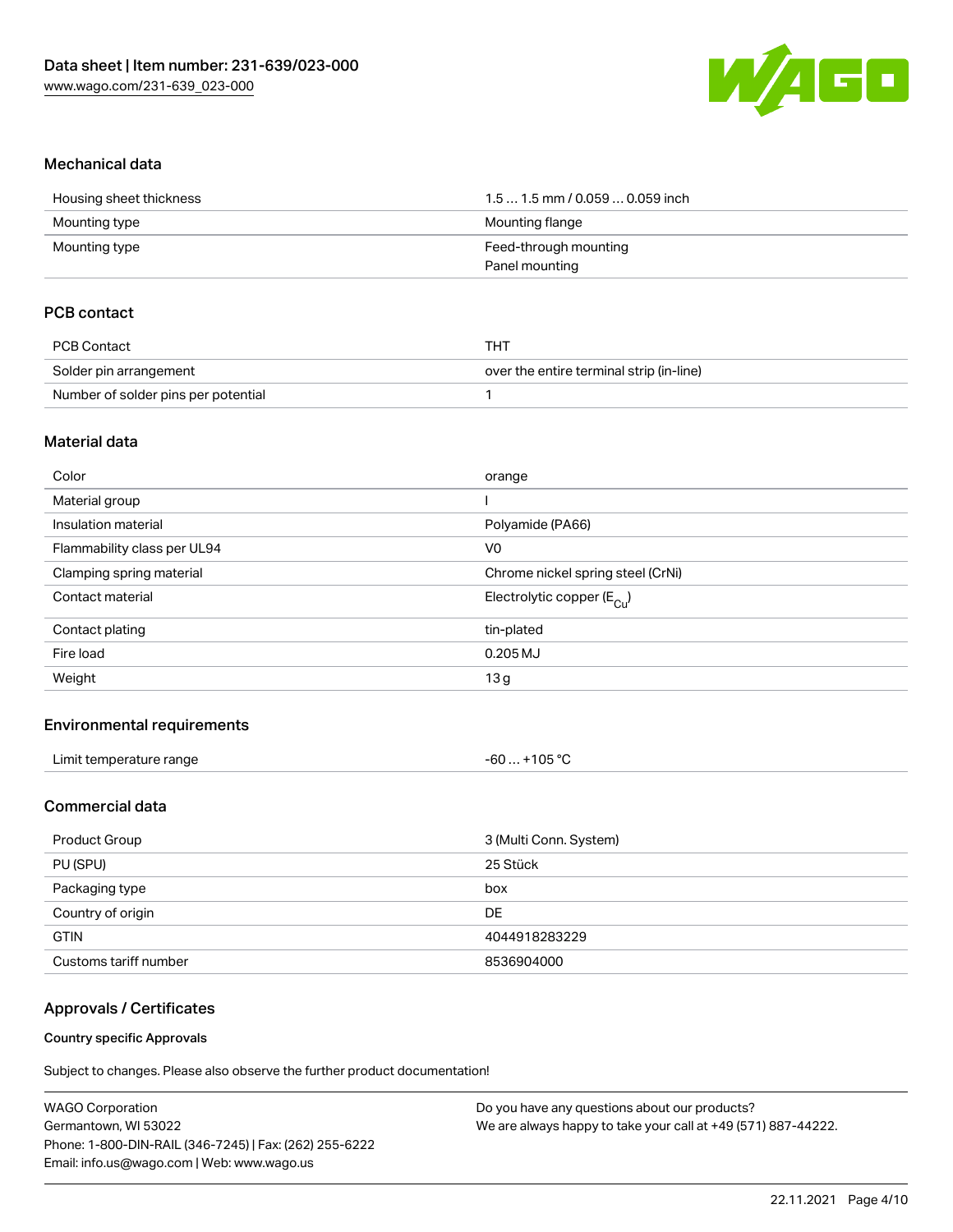

| Logo                  | Approval                                      | <b>Additional Approval Text</b> | Certificate<br>name   |
|-----------------------|-----------------------------------------------|---------------------------------|-----------------------|
|                       | <b>CSA</b><br><b>DEKRA Certification B.V.</b> | C22.2                           | 1466354               |
| <b>Ship Approvals</b> |                                               |                                 |                       |
| Logo                  | Approval                                      | <b>Additional Approval Text</b> | Certificate<br>name   |
| <b>BUREAU</b>         | BV<br>Bureau Veritas S.A.                     | <b>IEC 60998</b>                | 11915/D0<br><b>BV</b> |
| <b>UL-Approvals</b>   |                                               |                                 |                       |
| 1000                  | Approval                                      | Additional Approval Toxt        | Certificate<br>namo   |

| Logo   | Approval                             | Additional Approval Text | name   |
|--------|--------------------------------------|--------------------------|--------|
| ◟<br>J | UR<br>Underwriters Laboratories Inc. | <b>UL 1059</b>           | E45172 |

#### Optional accessories

Phone: 1-800-DIN-RAIL (346-7245) | Fax: (262) 255-6222

Email: info.us@wago.com | Web: www.wago.us

| <b>Ferrules</b>         |                                                                                                    |                                                               |                      |
|-------------------------|----------------------------------------------------------------------------------------------------|---------------------------------------------------------------|----------------------|
| Ferrule                 |                                                                                                    |                                                               |                      |
|                         | Item no.: 216-101                                                                                  |                                                               |                      |
|                         | Ferrule; Sleeve for 0.5 mm <sup>2</sup> / AWG 22; uninsulated; electro-tin plated; silver-colored  |                                                               | www.wago.com/216-101 |
|                         | Item no.: 216-104                                                                                  |                                                               |                      |
|                         | Ferrule; Sleeve for 1.5 mm <sup>2</sup> / AWG 16; uninsulated; electro-tin plated; silver-colored  |                                                               | www.wago.com/216-104 |
|                         | Item no.: 216-106                                                                                  |                                                               |                      |
|                         | Ferrule; Sleeve for 2.5 mm <sup>2</sup> / AWG 14; uninsulated; electro-tin plated; silver-colored  |                                                               | www.wago.com/216-106 |
|                         | Item no.: 216-102                                                                                  |                                                               |                      |
|                         | Ferrule; Sleeve for 0.75 mm <sup>2</sup> / AWG 20; uninsulated; electro-tin plated; silver-colored |                                                               | www.wago.com/216-102 |
|                         | Item no.: 216-103                                                                                  |                                                               |                      |
|                         | Ferrule; Sleeve for 1 mm <sup>2</sup> / AWG 18; uninsulated; electro-tin plated                    |                                                               | www.wago.com/216-103 |
|                         | Item no.: 216-123                                                                                  |                                                               |                      |
|                         | Ferrule; Sleeve for 1 mm <sup>2</sup> / AWG 18; uninsulated; electro-tin plated; silver-colored    |                                                               | www.wago.com/216-123 |
|                         | Item no.: 216-122                                                                                  |                                                               |                      |
|                         | Ferrule; Sleeve for 0.75 mm <sup>2</sup> / AWG 20; uninsulated; electro-tin plated; silver-colored |                                                               | www.wago.com/216-122 |
|                         | Subject to changes. Please also observe the further product documentation!                         |                                                               |                      |
| <b>WAGO Corporation</b> |                                                                                                    | Do you have any questions about our products?                 |                      |
| Germantown, WI 53022    |                                                                                                    | We are always happy to take your call at +49 (571) 887-44222. |                      |

22.11.2021 Page 5/10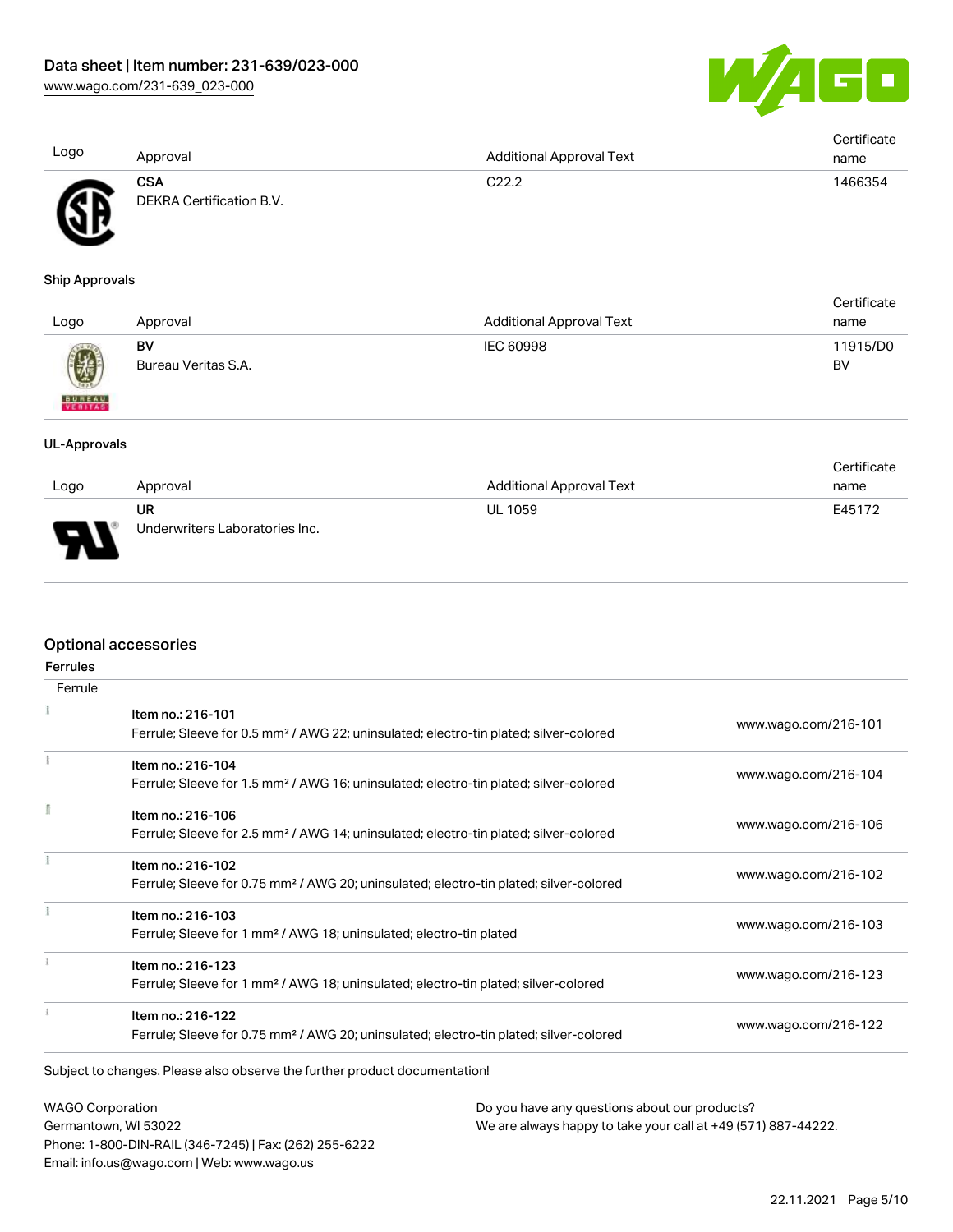#### Data sheet | Item number: 231-639/023-000

[www.wago.com/231-639\\_023-000](http://www.wago.com/231-639_023-000)



|    | Item no.: 216-124<br>Ferrule; Sleeve for 1.5 mm <sup>2</sup> / AWG 16; uninsulated; electro-tin plated                                                                                            | www.wago.com/216-124 |
|----|---------------------------------------------------------------------------------------------------------------------------------------------------------------------------------------------------|----------------------|
|    | Item no.: 216-142<br>Ferrule; Sleeve for 0.75 mm <sup>2</sup> / 18 AWG; uninsulated; electro-tin plated; electrolytic copper; gastight<br>crimped; acc. to DIN 46228, Part 1/08.92                | www.wago.com/216-142 |
|    | Item no.: 216-132<br>Ferrule; Sleeve for 0.34 mm <sup>2</sup> / AWG 24; uninsulated; electro-tin plated                                                                                           | www.wago.com/216-132 |
| î. | Item no.: 216-121<br>Ferrule; Sleeve for 0.5 mm <sup>2</sup> / AWG 22; uninsulated; electro-tin plated; silver-colored                                                                            | www.wago.com/216-121 |
|    | Item no.: 216-143<br>Ferrule; Sleeve for 1 mm <sup>2</sup> / AWG 18; uninsulated; electro-tin plated; electrolytic copper; gastight<br>crimped; acc. to DIN 46228, Part 1/08.92                   | www.wago.com/216-143 |
|    | Item no.: 216-131<br>Ferrule; Sleeve for 0.25 mm <sup>2</sup> / AWG 24; uninsulated; electro-tin plated; silver-colored                                                                           | www.wago.com/216-131 |
|    | Item no.: 216-141<br>Ferrule; Sleeve for 0.5 mm <sup>2</sup> / 20 AWG; uninsulated; electro-tin plated; electrolytic copper; gastight<br>crimped; acc. to DIN 46228, Part 1/08.92                 | www.wago.com/216-141 |
| s. | Item no.: 216-152<br>Ferrule; Sleeve for 0.34 mm <sup>2</sup> / AWG 24; uninsulated; electro-tin plated                                                                                           | www.wago.com/216-152 |
| ۸  | Item no.: 216-203<br>Ferrule; Sleeve for 1 mm <sup>2</sup> / AWG 18; insulated; electro-tin plated; red                                                                                           | www.wago.com/216-203 |
|    | Item no.: 216-202<br>Ferrule; Sleeve for 0.75 mm <sup>2</sup> / 18 AWG; insulated; electro-tin plated; gray                                                                                       | www.wago.com/216-202 |
| x  | Item no.: 216-151<br>Ferrule; Sleeve for 0.25 mm <sup>2</sup> / AWG 24; uninsulated; electro-tin plated                                                                                           | www.wago.com/216-151 |
| Ă  | Item no.: 216-204<br>Ferrule; Sleeve for 1.5 mm <sup>2</sup> / AWG 16; insulated; electro-tin plated; black                                                                                       | www.wago.com/216-204 |
|    | Item no.: 216-144<br>Ferrule; Sleeve for 1.5 mm <sup>2</sup> / AWG 16; uninsulated; electro-tin plated; electrolytic copper; gastight<br>crimped; acc. to DIN 46228, Part 1/08.92; silver-colored | www.wago.com/216-144 |
|    | Item no.: 216-201<br>Ferrule; Sleeve for 0.5 mm <sup>2</sup> / 20 AWG; insulated; electro-tin plated; white                                                                                       | www.wago.com/216-201 |
|    | Item no.: 216-223<br>Ferrule; Sleeve for 1 mm <sup>2</sup> / AWG 18; insulated; electro-tin plated; red                                                                                           | www.wago.com/216-223 |
|    | Item no.: 216-241<br>Ferrule; Sleeve for 0.5 mm <sup>2</sup> / 20 AWG; insulated; electro-tin plated; electrolytic copper; gastight<br>crimped; acc. to DIN 46228, Part 4/09.90; white            | www.wago.com/216-241 |
|    | Item no.: 216-242<br>Ferrule; Sleeve for 0.75 mm <sup>2</sup> / 18 AWG; insulated; electro-tin plated; electrolytic copper; gastight<br>crimped; acc. to DIN 46228, Part 4/09.90; gray            | www.wago.com/216-242 |

Subject to changes. Please also observe the further product documentation!

WAGO Corporation Germantown, WI 53022 Phone: 1-800-DIN-RAIL (346-7245) | Fax: (262) 255-6222 Email: info.us@wago.com | Web: www.wago.us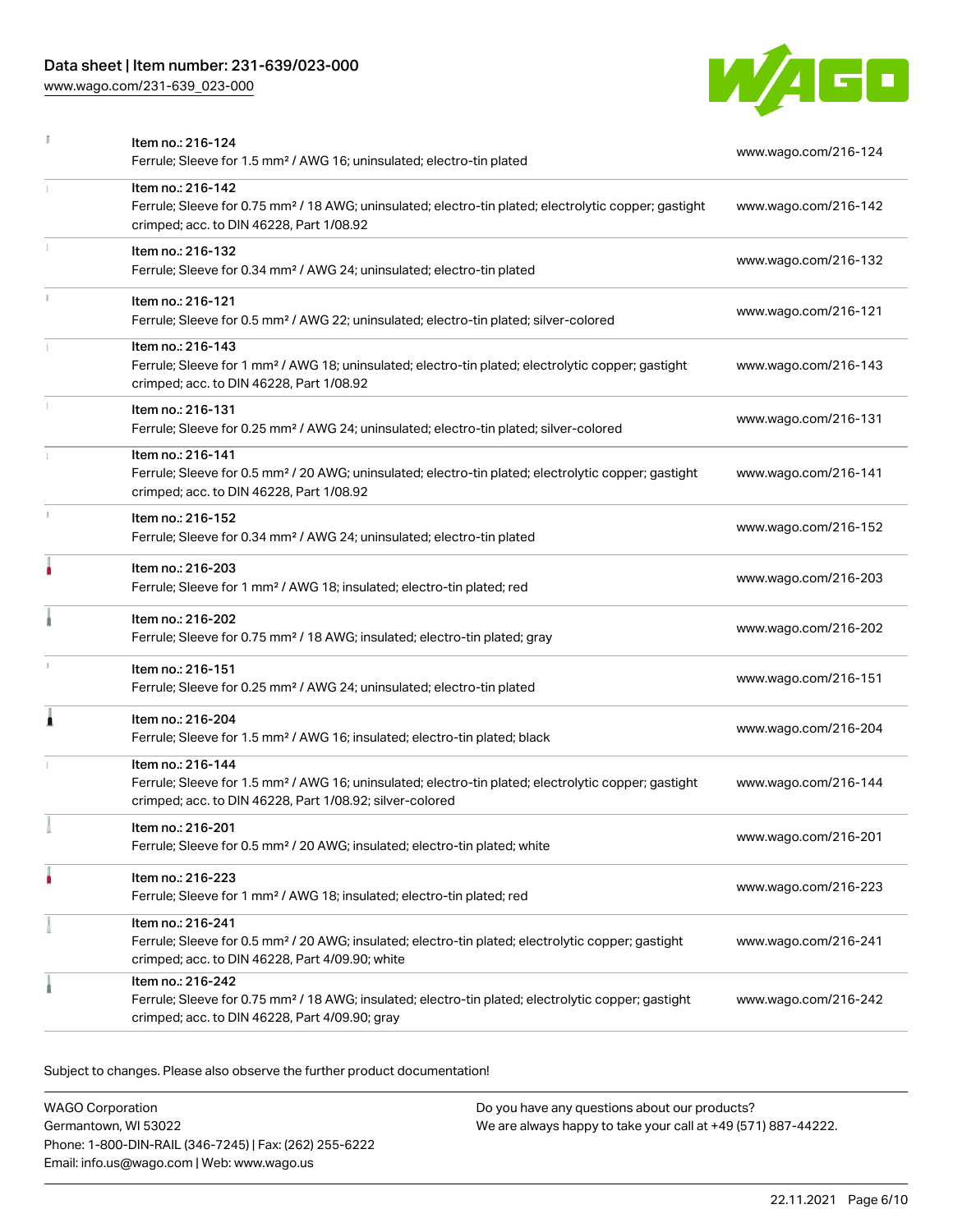### Data sheet | Item number: 231-639/023-000

[www.wago.com/231-639\\_023-000](http://www.wago.com/231-639_023-000)



|                            | Item no.: 216-222<br>Ferrule; Sleeve for 0.75 mm <sup>2</sup> / 18 AWG; insulated; electro-tin plated; gray                                                                                             | www.wago.com/216-222 |
|----------------------------|---------------------------------------------------------------------------------------------------------------------------------------------------------------------------------------------------------|----------------------|
|                            | Item no.: 216-221<br>Ferrule; Sleeve for 0.5 mm <sup>2</sup> / 20 AWG; insulated; electro-tin plated; white                                                                                             | www.wago.com/216-221 |
|                            | Item no.: 216-224<br>Ferrule; Sleeve for 1.5 mm <sup>2</sup> / AWG 16; insulated; electro-tin plated; black                                                                                             | www.wago.com/216-224 |
|                            | Item no.: 216-243<br>Ferrule; Sleeve for 1 mm <sup>2</sup> / AWG 18; insulated; electro-tin plated; electrolytic copper; gastight crimped; www.wago.com/216-243<br>acc. to DIN 46228, Part 4/09.90; red |                      |
|                            | Item no.: 216-244<br>Ferrule; Sleeve for 1.5 mm <sup>2</sup> / AWG 16; insulated; electro-tin plated; electrolytic copper; gastight<br>crimped; acc. to DIN 46228, Part 4/09.90; black                  | www.wago.com/216-244 |
|                            | Item no.: 216-263<br>Ferrule; Sleeve for 1 mm <sup>2</sup> / AWG 18; insulated; electro-tin plated; electrolytic copper; gastight crimped; www.wago.com/216-263<br>acc. to DIN 46228, Part 4/09.90; red |                      |
|                            | Item no.: 216-264<br>Ferrule; Sleeve for 1.5 mm <sup>2</sup> / AWG 16; insulated; electro-tin plated; electrolytic copper; gastight<br>crimped; acc. to DIN 46228, Part 4/09.90; black                  | www.wago.com/216-264 |
|                            | Item no.: 216-284<br>Ferrule; Sleeve for 1.5 mm <sup>2</sup> / AWG 16; insulated; electro-tin plated; electrolytic copper; gastight<br>crimped; acc. to DIN 46228, Part 4/09.90; black                  | www.wago.com/216-284 |
|                            | Item no.: 216-262<br>Ferrule; Sleeve for 0.75 mm <sup>2</sup> / 18 AWG; insulated; electro-tin plated; electrolytic copper; gastight<br>crimped; acc. to DIN 46228, Part 4/09.90; gray                  | www.wago.com/216-262 |
|                            | Item no.: 216-301<br>Ferrule; Sleeve for 0.25 mm <sup>2</sup> / AWG 24; insulated; electro-tin plated; yellow                                                                                           | www.wago.com/216-301 |
|                            | Item no.: 216-321<br>Ferrule; Sleeve for 0.25 mm <sup>2</sup> / AWG 24; insulated; electro-tin plated; yellow                                                                                           | www.wago.com/216-321 |
|                            | Item no.: 216-322<br>Ferrule; Sleeve for 0.34 mm <sup>2</sup> / 22 AWG; insulated; electro-tin plated; green                                                                                            | www.wago.com/216-322 |
|                            | Item no.: 216-302<br>Ferrule; Sleeve for 0.34 mm <sup>2</sup> / 22 AWG; insulated; electro-tin plated; light turquoise                                                                                  | www.wago.com/216-302 |
| <b>Tools</b>               |                                                                                                                                                                                                         |                      |
| Operating tool             |                                                                                                                                                                                                         |                      |
|                            | Item no.: 210-657<br>Operating tool; Blade: 3.5 x 0.5 mm; with a partially insulated shaft; short; multicoloured                                                                                        | www.wago.com/210-657 |
|                            | Item no.: 210-720<br>Operating tool; Blade: 3.5 x 0.5 mm; with a partially insulated shaft; multicoloured                                                                                               | www.wago.com/210-720 |
| <b>Marking accessories</b> |                                                                                                                                                                                                         |                      |
| Marking strip              |                                                                                                                                                                                                         |                      |
|                            |                                                                                                                                                                                                         |                      |

#### Item no.: 210-332/508-202

Subject to changes. Please also observe the further product documentation!

WAGO Corporation Germantown, WI 53022 Phone: 1-800-DIN-RAIL (346-7245) | Fax: (262) 255-6222 Email: info.us@wago.com | Web: www.wago.us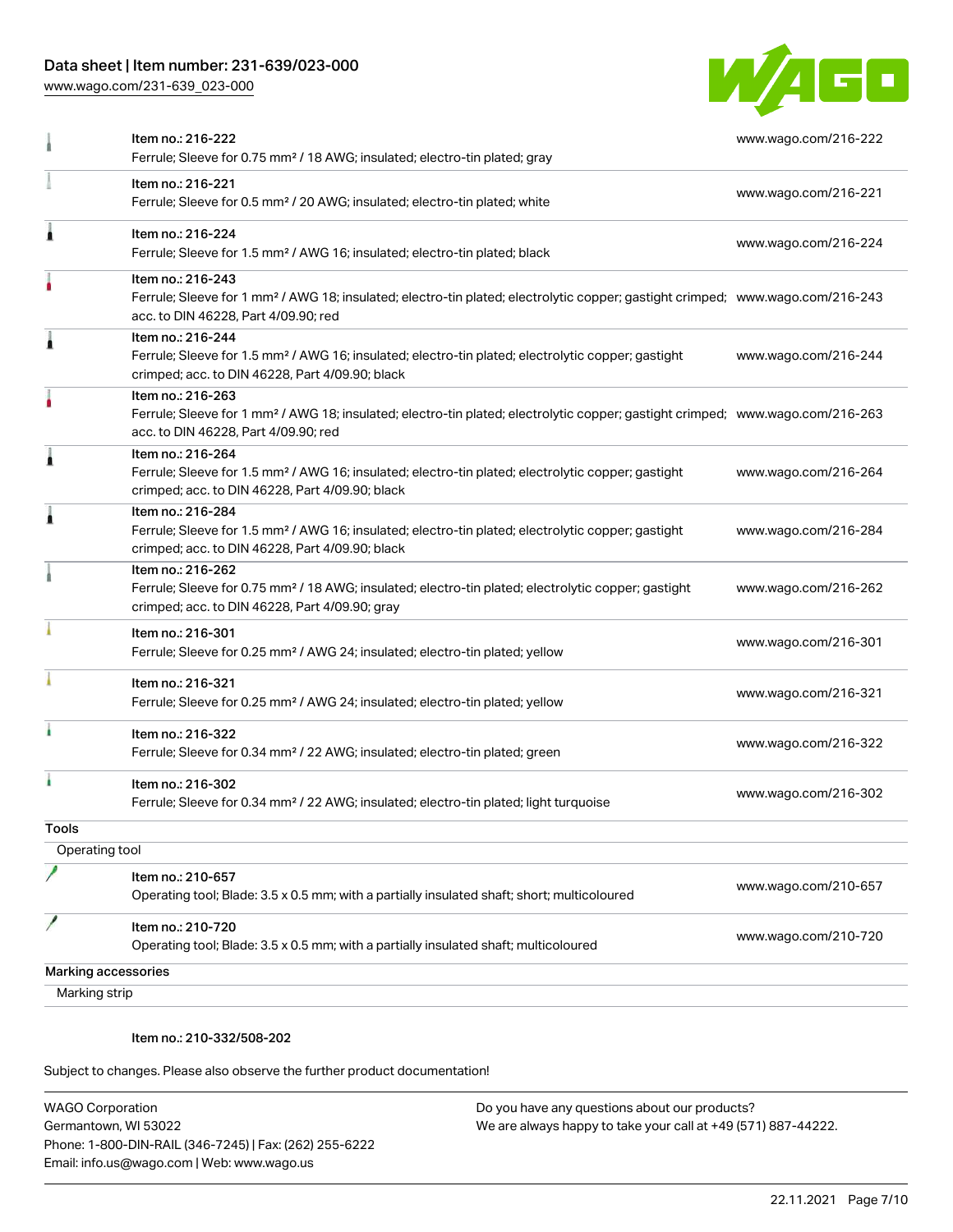

|                      | Marking strips; as a DIN A4 sheet; MARKED; 1-16 (160x); Height of marker strip: 3 mm; Strip length 182<br>mm; Horizontal marking; Self-adhesive; white | www.wago.com/210-332<br>/508-202 |
|----------------------|--------------------------------------------------------------------------------------------------------------------------------------------------------|----------------------------------|
|                      | Item no.: 210-332/508-204                                                                                                                              |                                  |
|                      | Marking strips; as a DIN A4 sheet; MARKED; 17-32 (160x); Height of marker strip: 3 mm; Strip length                                                    | www.wago.com/210-332<br>/508-204 |
|                      | 182 mm; Horizontal marking; Self-adhesive; white                                                                                                       |                                  |
|                      | Item no.: 210-332/508-206                                                                                                                              |                                  |
|                      | Marking strips; as a DIN A4 sheet; MARKED; 33-48 (160x); Height of marker strip: 3 mm; Strip length                                                    | www.wago.com/210-332             |
|                      | 182 mm; Horizontal marking; Self-adhesive; white                                                                                                       | /508-206                         |
|                      | Item no.: 210-332/508-205                                                                                                                              |                                  |
|                      | Marking strips; as a DIN A4 sheet; MARKED; 1-32 (80x); Height of marker strip: 3 mm; Strip length 182                                                  | www.wago.com/210-332<br>/508-205 |
|                      | mm; Horizontal marking; Self-adhesive; white                                                                                                           |                                  |
| Mounting             |                                                                                                                                                        |                                  |
| Mounting accessories |                                                                                                                                                        |                                  |
|                      | Item no.: 209-147                                                                                                                                      |                                  |
|                      | Self-tapping screw                                                                                                                                     | www.wago.com/209-147             |
|                      | Item no.: 231-194                                                                                                                                      |                                  |
|                      | Self-tapping screw; B 2.2x13, fixing hole 1.8 mm Ø                                                                                                     | www.wago.com/231-194             |
|                      | Item no.: 231-195                                                                                                                                      |                                  |
|                      | Screw with nut; M2x12; for fixing element                                                                                                              | www.wago.com/231-195             |

## Downloads Documentation

| <b>Additional Information</b> |            |        |          |
|-------------------------------|------------|--------|----------|
| Technical explanations        | 2019 Apr 3 | pdf    | Download |
|                               |            | 2.0 MB |          |

#### CAD files

#### CAE data

| EPLAN Data Portal 231-639/023-000 | URL | Download |
|-----------------------------------|-----|----------|
| EPLAN Data Portal 231-639/023-000 | URL | Download |

### PCB Design

| Symbol and Footprint 231-639/023-000                                                | URL | Download |
|-------------------------------------------------------------------------------------|-----|----------|
| CAx data for your PCB design, consisting of "schematic symbols and PCB footprints", |     |          |
| allow easy integration of the WAGO component into your development environment.     |     |          |

Subject to changes. Please also observe the further product documentation!

| <b>WAGO Corporation</b>                                | Do you have any questions about our products?                 |
|--------------------------------------------------------|---------------------------------------------------------------|
| Germantown, WI 53022                                   | We are always happy to take your call at +49 (571) 887-44222. |
| Phone: 1-800-DIN-RAIL (346-7245)   Fax: (262) 255-6222 |                                                               |
| Email: info.us@wago.com   Web: www.wago.us             |                                                               |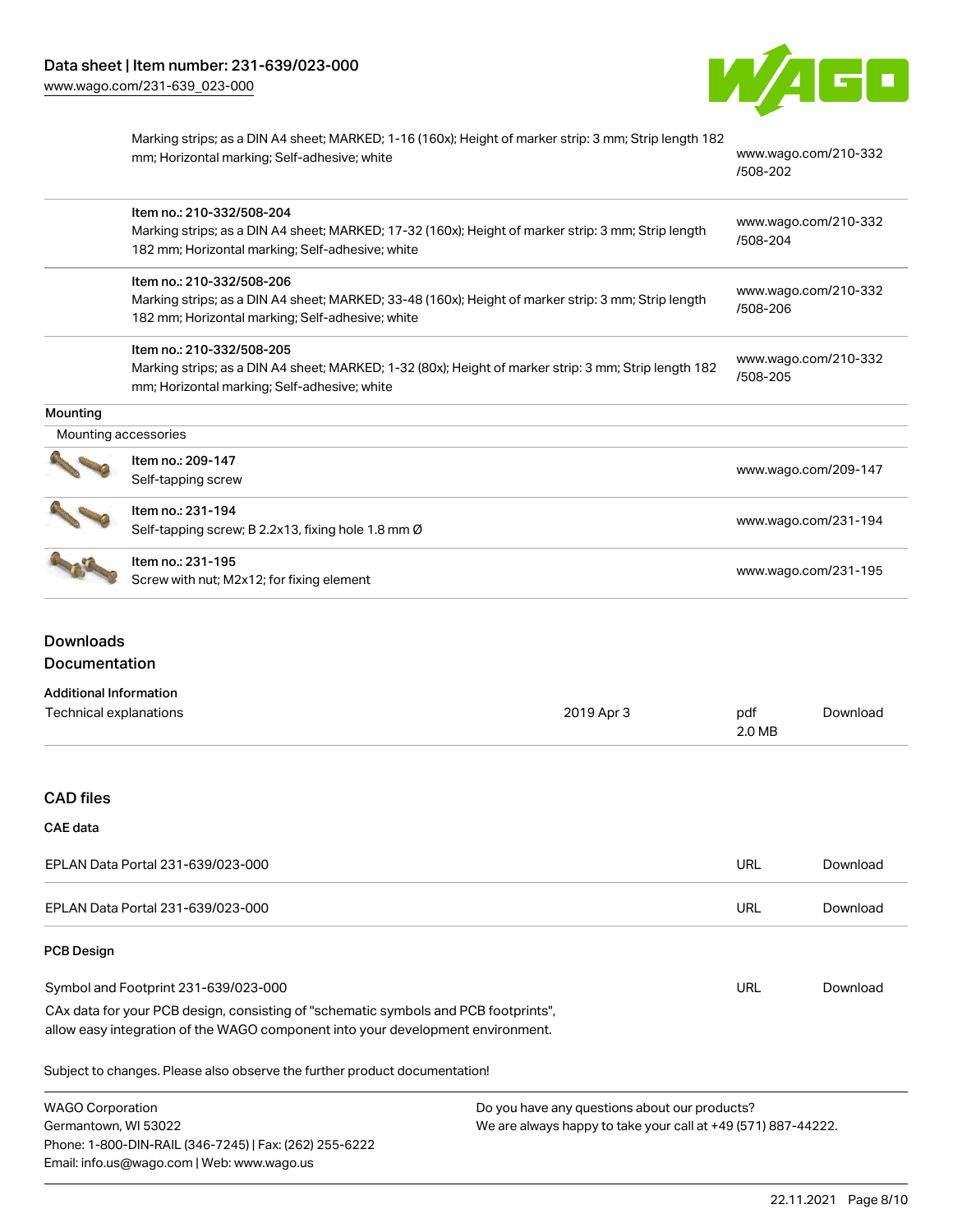#### Supported formats:

- $\blacksquare$ Accel EDA 14 & 15
- $\blacksquare$ Altium 6 to current version
- $\blacksquare$ Cadence Allegro
- $\blacksquare$ **DesignSpark**
- $\blacksquare$ Eagle Libraries
- $\blacksquare$ KiCad
- $\blacksquare$ Mentor Graphics BoardStation
- $\blacksquare$ Mentor Graphics Design Architect
- $\blacksquare$ Mentor Graphics Design Expedition 99 and 2000
- $\blacksquare$ OrCAD 9.X PCB and Capture
- $\blacksquare$ PADS PowerPCB 3, 3.5, 4.X, and 5.X
- $\blacksquare$ PADS PowerPCB and PowerLogic 3.0
- $\blacksquare$ PCAD 2000, 2001, 2002, 2004, and 2006
- $\blacksquare$ Pulsonix 8.5 or newer
- $\blacksquare$ STL
- $\blacksquare$ 3D STEP
- П TARGET 3001!
- $\blacksquare$ View Logic ViewDraw
- П Quadcept
- $\blacksquare$ Zuken CadStar 3 and 4
- Zuken CR-5000 and CR-8000 П

PCB Component Libraries (EDA), PCB CAD Library Ultra Librarian

#### Environmental Product Compliance

#### Compliance Search

Environmental Product Compliance 231-639/023-000 PCB terminal block; 2.5 mm²; Pin spacing 5.08 mm; 9-pole; CAGE CLAMP®; clamping collar; 2,50 mm²; orange

URL [Download](https://www.wago.com/global/d/ComplianceLinkMediaContainer_231-639_023-000)

#### Installation Notes

Subject to changes. Please also observe the further product documentation!

WAGO Corporation Germantown, WI 53022 Phone: 1-800-DIN-RAIL (346-7245) | Fax: (262) 255-6222 Email: info.us@wago.com | Web: www.wago.us